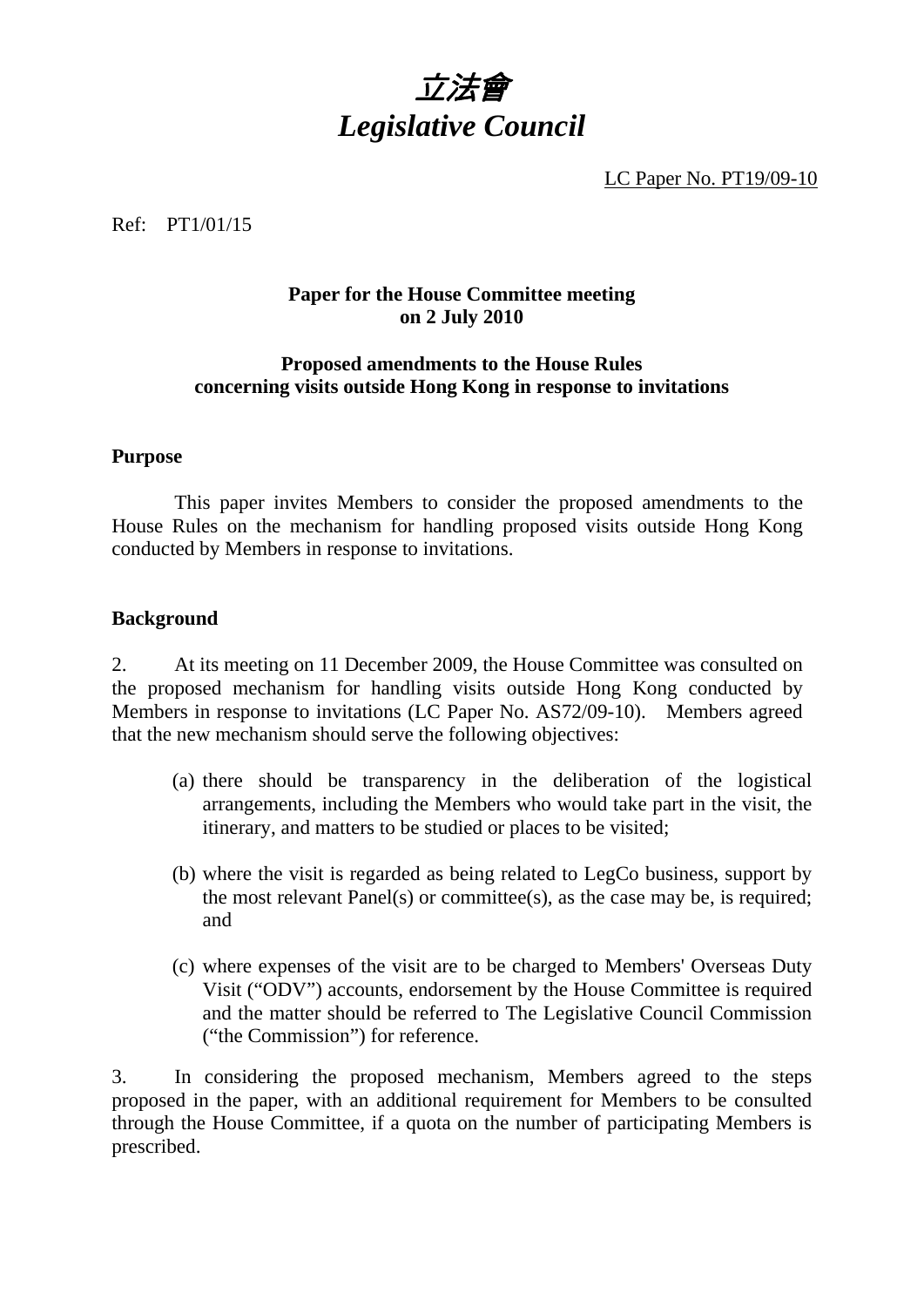4. At the House Committee meeting on 11 December 2009, the Secretariat was asked to review whether any amendments to the House Rules were required. During the review of the House Rules, the Secretariat had the opportunity of providing support to a visit to the Shanghai Expo in response to an invitation from the Shanghai authorities. The visit took place in May 2010. It was led by the President with 41 Members of the Council attending, and it was the first visit outside Hong Kong in response to an invitation after the new mechanism was adopted. The Secretariat has therefore taken into account the experience from this visit in its review of the House Rules on duty visits.

## **Review of the House Rules**

5. The current House Rules have provided procedural rules governing duty visits conducted by Panels outside Hong Kong. These rules were decided by the House Committee on 13 February 1998 and have been incorporated as Rule 22(v) of the House Rules (**Annex I**). Under Rule 22(v), where a Panel considers it necessary to undertake any activities outside Hong Kong under the name of the Panel of the Council, the prior permission of the House Committee should be sought. The decision of the House Committee shall be referred to the Commission for reference. The prior permission of the House Committee is required as such visits are conducted under the name of LegCo or its committees. The decision of the House Committee is referred to the Commission as expenditure incurred for the visit would be funded by the Commission.

6. Although not specified in the House Rules, it has been an established practice for a Bills Committee or a subcommittee on subsidiary legislation/policy issues which intends to undertake a duty visit outside Hong Kong to seek the House Committee's permission for the duty visit.

7. The current procedural rules do not cover LegCo delegations led by the President comprising Members of the Council or members of certain committees of the Council.

## Proposed amendments to the House Rules

8. Having reviewed the relevant House Rules, it is proposed that a new Rule 29A on "Visits outside Hong Kong" be provided to incorporate visits under the current Rule 22(v), and to cover visits conducted by other committees and the new mechanism for handling visits conducted by Members (including the President) in response to invitations.

9. The proposed new Rule 29A and consequential amendments to the House Rules are in **Annex II** for Members' consideration.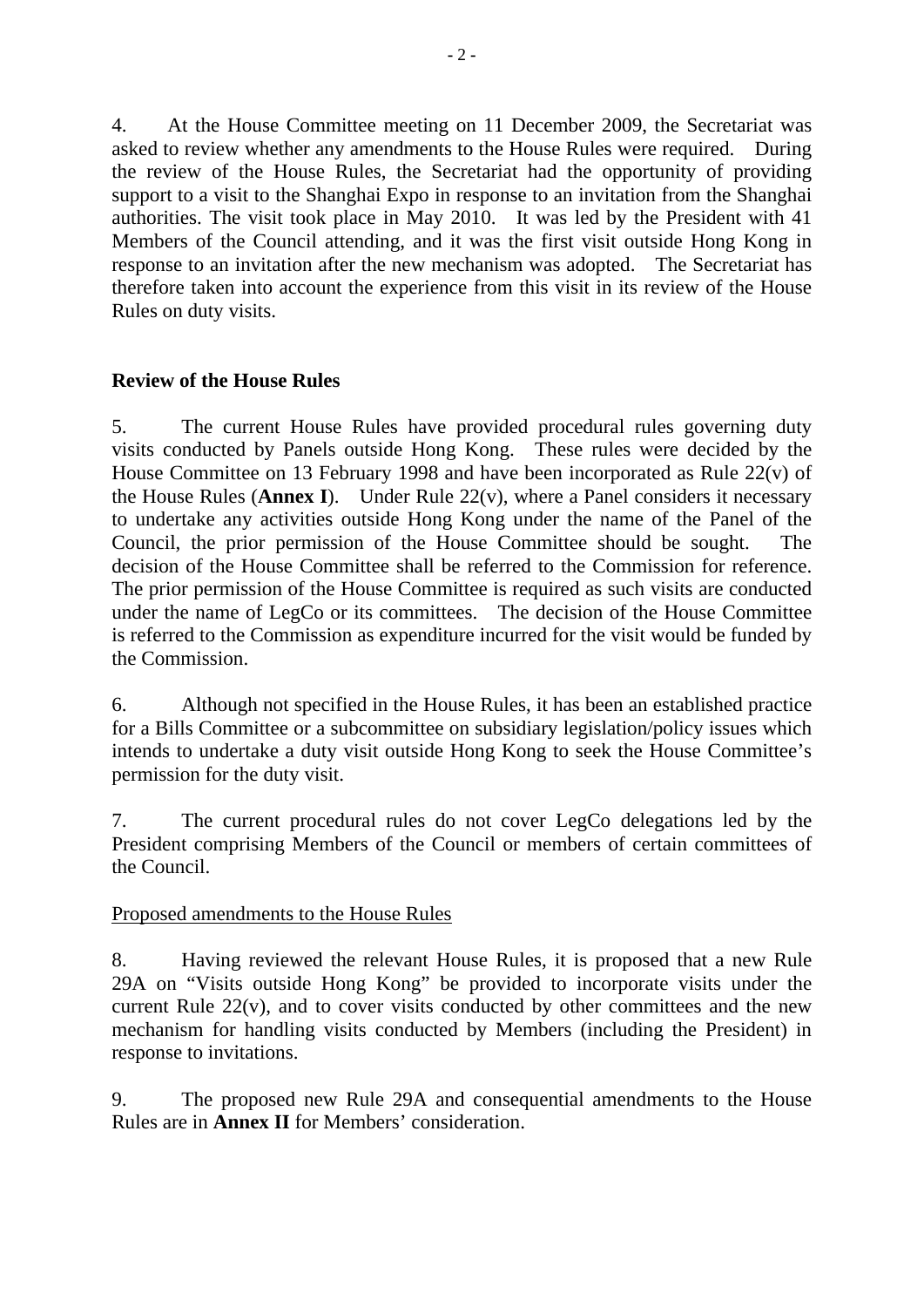# **Advice sought**

10. Members' views are sought on the proposed amendments to the House Rules in Annex II**.** Subject to any views which Members may have, amendments to the House Rules will be made accordingly.

Legislative Council Secretariat 30 June 2010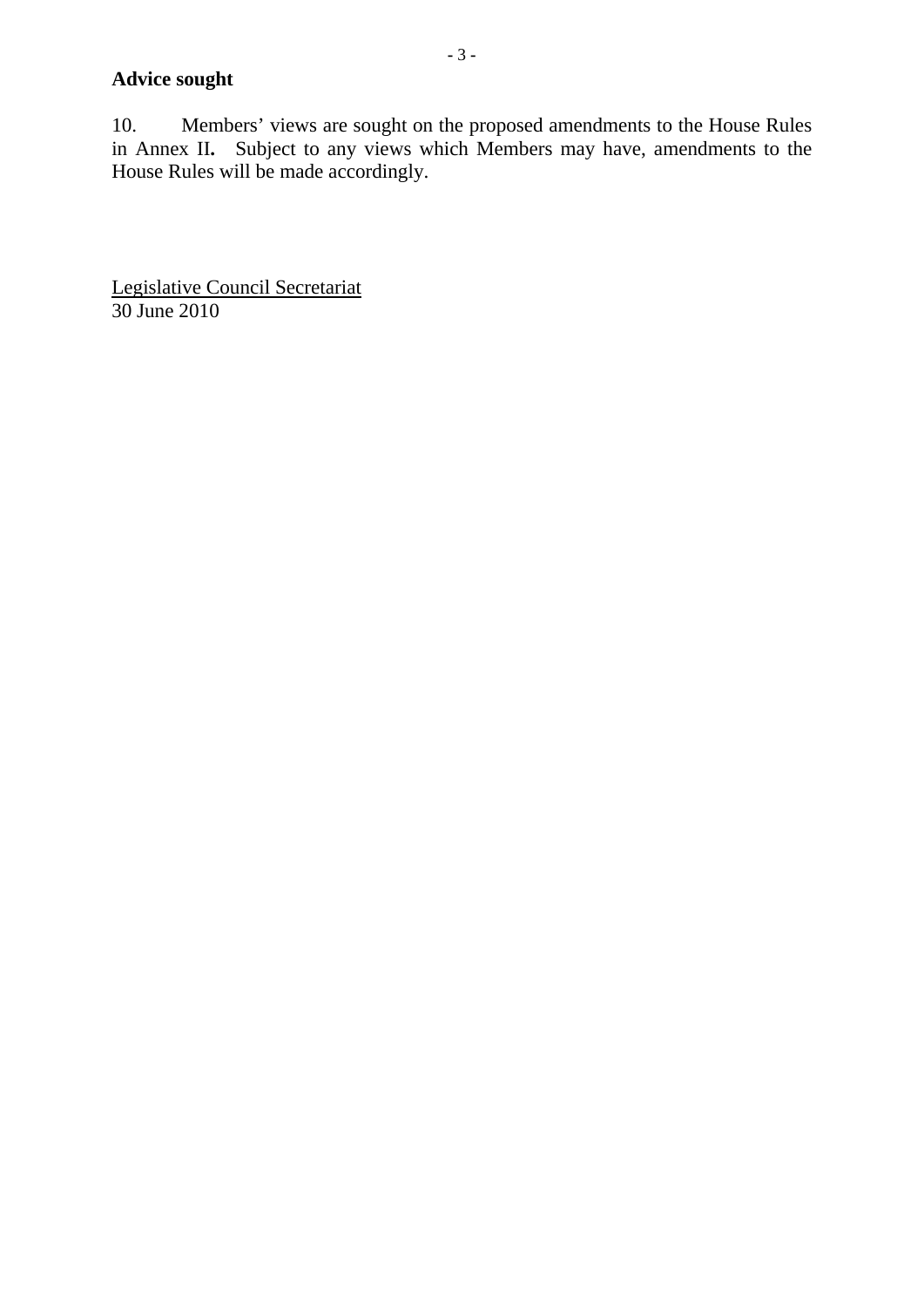# **House Rule 22(v)**

### **22. Panels**

(v) Should any Panel consider it necessary to undertake any activities outside Hong Kong under the name of the Panel of the Council, the prior permission of the House Committee shall be sought. The decision of the House Committee shall be referred to The Legislative Council Commission for reference.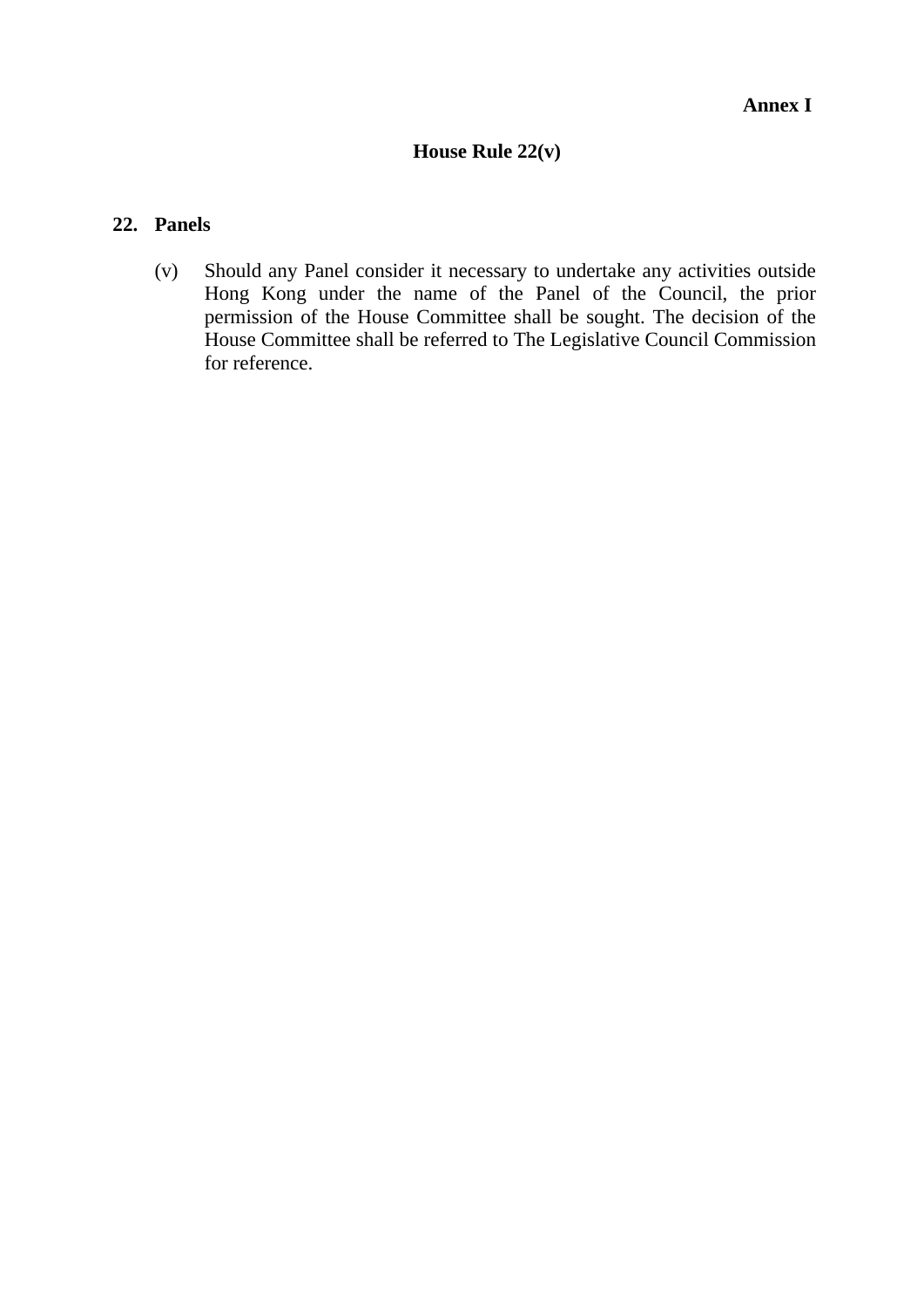#### **Proposed amendments to House Rules**

### **22. Panels**

(v) Should any Panel consider it necessary to undertake any activities outside Hong Kong under the name of the Panel of the Council, the prior permission of the House Committee shall be sought *in accordance with the procedures set out in rule* 29A. The decision of the House Committee shall be referred to The Legislative Council Commission for reference

### *29A. Visits outside Hong Kong*

- *(a) A committee may consider it necessary to undertake a visit to places outside Hong Kong under the name of the committee for purposes such as obtaining first-hand information on certain subject matters and practices in those places. Where the visit is to be conducted under the name of the committee and/or funding for the visit of the committee is to be charged to individual Members' Overseas Duty Visit accounts, the prior permission of the House Committee shall be sought. The decision of the House Committee shall be referred to The Legislative Council Commission for reference.*
- *(b) Members of the committee joining the visit should participate in the entire programme. The committee may invite other Members who are not members of the committee to take part in the visit provided that these Members are also able to participate in the entire programme.*
- *(c) Any visit proposed in response to an invitation should first be discussed by the relevant committee(s) to determine if the visit is related to the business of the Council. There should be transparency in the deliberation on logistical arrangements, including who among the Members would take part in the visit, the itinerary, matters to be studied and places to be visited.*
- *(d) Approval of the House Committee is required for proposed visits referred to in (c) and visits which are to be led by the President or any Member and conducted under the name of the Council or any of its committee(s), and the funding of which is to be charged to individual Members' Overseas Duty Visit accounts. The decision of the House Committee shall be referred to The Legislative Council Commission for reference.*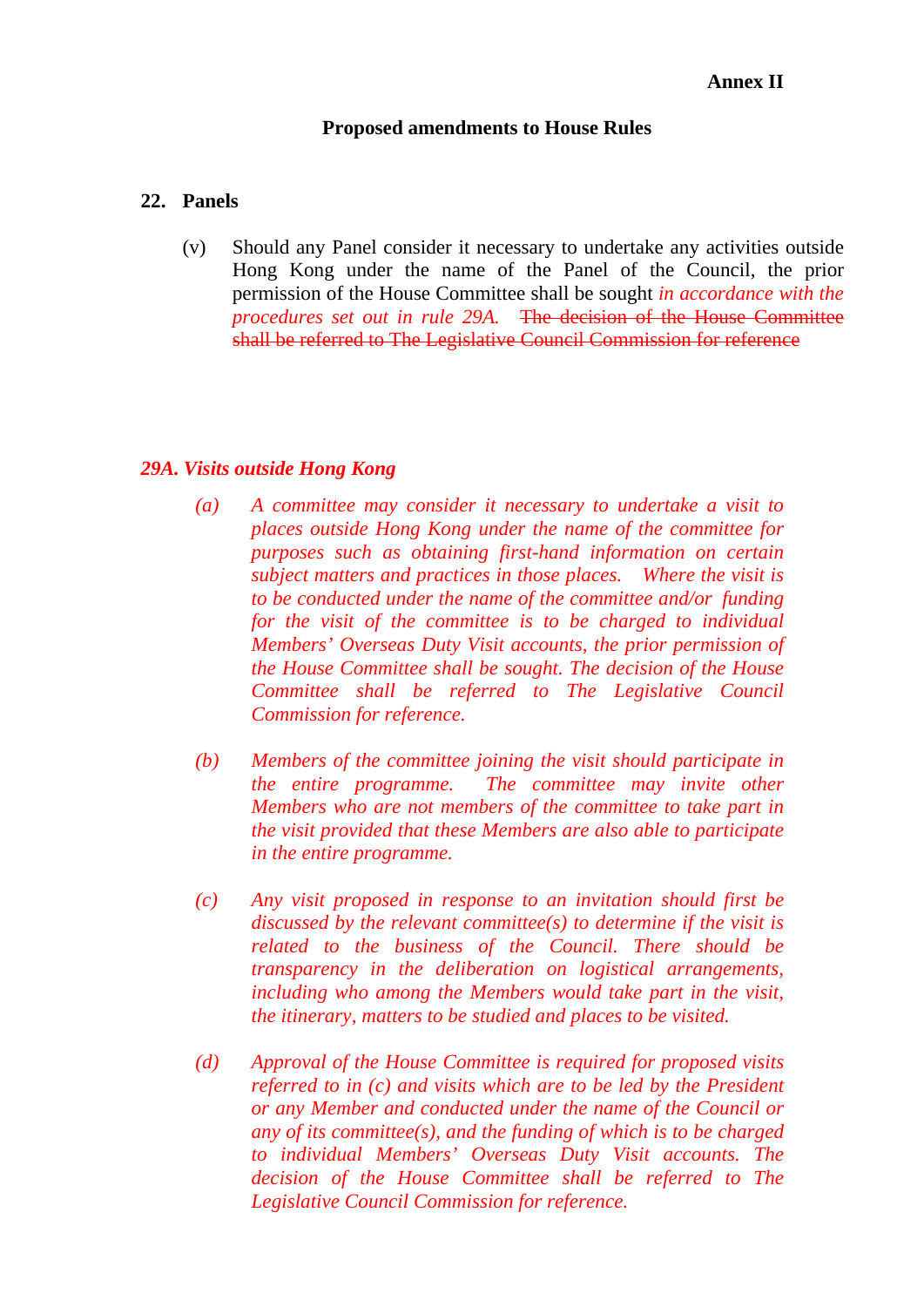- *(e) The detailed mechanism for handling Members' visits outside Hong Kong in response to invitations is set out in Appendix VI.*
- *(f) A report on a visit outside Hong Kong that has been approved by the House Committee shall be submitted to the House Committee after the conduct of the visit.*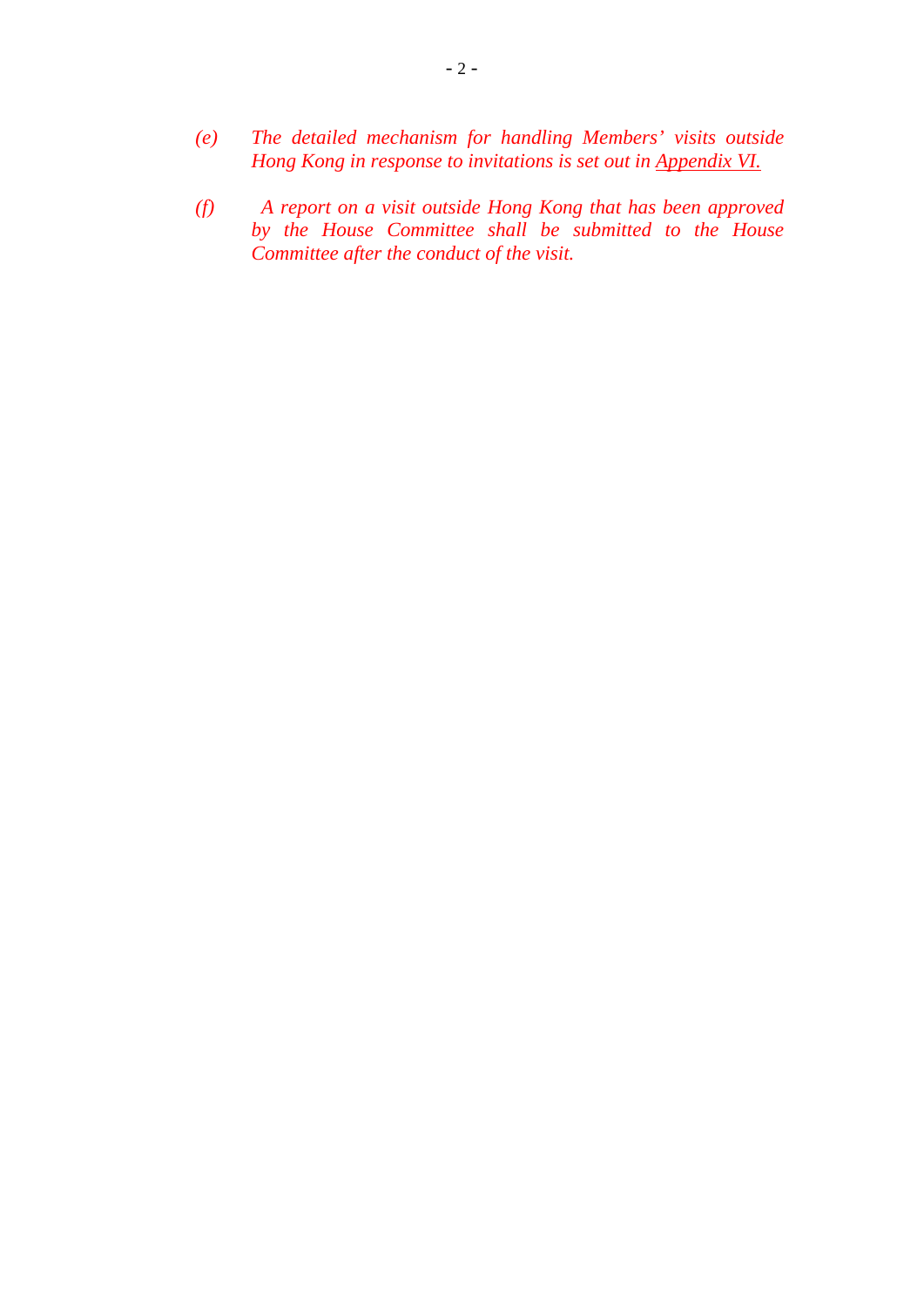*Mechanism for handling Members' visits conducted under the name of the Council or its committees outside Hong Kong in response to invitations* 

 *Detailed procedures of the mechanism are –* 

- *1. If the President is invited to lead a delegation of Members in a visit conducted under the name of the Council, he should be consulted as to the acceptance of the invitation. If a quota is prescribed on the number of participating Members by the relevant organisation, the President should consult Members through the House Committee on the composition of the delegation as well as the programme content and logistics of the visit.*
- *2. If the invitation is extended to all Members of the Council, the House Committee should convene a meeting to discuss whether to accept the invitation. If the House Committee considers that the proposed visit is related to Council business and agrees to accept the invitation, it should also consider whether the expenditure of the visit should be charged to individual Members' Overseas Duty Visit (ODV) accounts and the detailed arrangements of the proposed visit. If the invitation is extended to Members of the Council (except the President) but a quota is prescribed on the number of participating Members by the relevant organisation, the House Committee should also consider the composition of the delegation which should normally be broadly representative of the membership of the Council.*
- 3. If the invitation is extended to members of more than one Panel<sup>1</sup>, *the Chairmen of the Panels should discuss and agree as to whether a joint meeting should be convened or whether the Panel having a prominent interest in the subject matter should convene a meeting and invite members of the other Panel(s) to attend. The notice of the meeting should be copied to all other non-Panel Members who are welcome to attend the meeting and participate in the discussion, but they do not have any voting right in respect of the issues under discussion. At the meeting, members should discuss whether to accept the invitation and the details of the proposed visit.*
- *4. If the invitation is extended to one Panel only, the meeting should be convened by the Chairman of the Panel. The same meeting arrangement as in step (3) above should be adopted.*

 <sup>1</sup> *The same arrangement will apply to invitations extended to Bills Committees and subcommittees on subsidiary legislation/policy issues.*